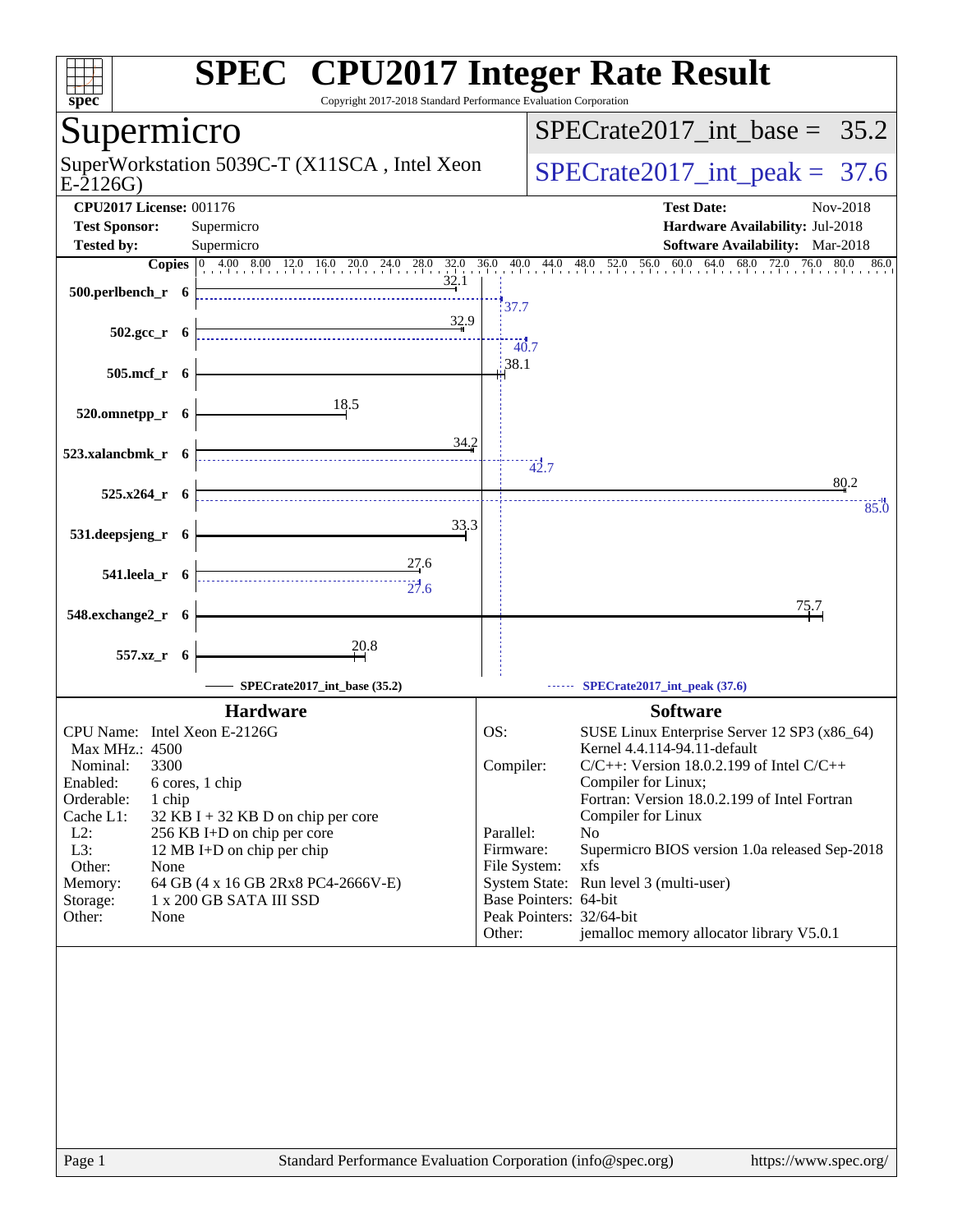

Copyright 2017-2018 Standard Performance Evaluation Corporation

### Supermicro

E-2126G) SuperWorkstation 5039C-T (X11SCA, Intel Xeon  $\big|$  SPECrate2017 int peak = 37.6

SPECrate2017 int\_base =  $35.2$ 

**[CPU2017 License:](http://www.spec.org/auto/cpu2017/Docs/result-fields.html#CPU2017License)** 001176 **[Test Date:](http://www.spec.org/auto/cpu2017/Docs/result-fields.html#TestDate)** Nov-2018

**[Test Sponsor:](http://www.spec.org/auto/cpu2017/Docs/result-fields.html#TestSponsor)** Supermicro **[Hardware Availability:](http://www.spec.org/auto/cpu2017/Docs/result-fields.html#HardwareAvailability)** Jul-2018

**[Tested by:](http://www.spec.org/auto/cpu2017/Docs/result-fields.html#Testedby)** Supermicro **[Software Availability:](http://www.spec.org/auto/cpu2017/Docs/result-fields.html#SoftwareAvailability)** Mar-2018

#### **[Results Table](http://www.spec.org/auto/cpu2017/Docs/result-fields.html#ResultsTable)**

|                               | <b>Base</b>   |                |       |                |       |                |       | <b>Peak</b>   |                |              |                  |              |                |              |
|-------------------------------|---------------|----------------|-------|----------------|-------|----------------|-------|---------------|----------------|--------------|------------------|--------------|----------------|--------------|
| <b>Benchmark</b>              | <b>Copies</b> | <b>Seconds</b> | Ratio | <b>Seconds</b> | Ratio | <b>Seconds</b> | Ratio | <b>Copies</b> | <b>Seconds</b> | <b>Ratio</b> | <b>Seconds</b>   | <b>Ratio</b> | <b>Seconds</b> | <b>Ratio</b> |
| $500$ .perlbench r            | 6             | 298            | 32.1  | 298            | 32.1  | 298            | 32.1  | 6             | 253            | 37.7         | 254              | 37.5         | 253            | 37.8         |
| $502.\text{sec}$ <sub>r</sub> | 6             | 258            | 32.9  | 257            | 33.1  | 259            | 32.7  | 6             | 208            | 40.8         | $\overline{209}$ | 40.7         | 209            | 40.6         |
| $505$ .mcf r                  | 6             | 254            | 38.1  | 255            | 38.1  | 261            | 37.1  | 6             | 254            | 38.1         | 255              | 38.1         | 261            | 37.1         |
| 520.omnetpp_r                 | 6             | 425            | 18.5  | 425            | 18.5  | 425            | 18.5  | 6             | 425            | 18.5         | 425              | 18.5         | 425            | 18.5         |
| 523.xalancbmk r               | 6             | 185            | 34.2  | 186            | 34.0  | 186            | 34.2  | 6             | 148            | 42.7         | 149              | 42.6         | 148            | 42.7         |
| 525.x264 r                    | 6             | 131            | 80.2  | 131            | 79.9  | 131            | 80.2  | 6             | 124            | 85.0         | 124              | 85.1         | 124            | 84.6         |
| 531.deepsjeng_r               | 6             | 206            | 33.3  | 206            | 33.4  | 207            | 33.2  | 6             | 206            | 33.3         | 206              | 33.4         | 207            | 33.2         |
| 541.leela r                   | 6             | 360            | 27.6  | 360            | 27.6  | 360            | 27.6  | 6             | 360            | 27.6         | 360              | 27.6         | 360            | 27.6         |
| 548.exchange2_r               | 6             | 203            | 77.3  | 208            | 75.7  | 208            | 75.7  | 6             | 203            | 77.3         | 208              | 75.7         | 208            | 75.7         |
| 557.xz r                      | 6             | 311            | 20.8  | 311            | 20.8  | 332            | 19.5  | 6             | 311            | 20.8         | 311              | 20.8         | 332            | 19.5         |
| $SPECrate2017$ int base =     |               |                | 35.2  |                |       |                |       |               |                |              |                  |              |                |              |
| $CDP2Q \rightarrow A04H + I$  |               |                | $- -$ |                |       |                |       |               |                |              |                  |              |                |              |

**[SPECrate2017\\_int\\_peak =](http://www.spec.org/auto/cpu2017/Docs/result-fields.html#SPECrate2017intpeak) 37.6**

Results appear in the [order in which they were run](http://www.spec.org/auto/cpu2017/Docs/result-fields.html#RunOrder). Bold underlined text [indicates a median measurement](http://www.spec.org/auto/cpu2017/Docs/result-fields.html#Median).

#### **[Submit Notes](http://www.spec.org/auto/cpu2017/Docs/result-fields.html#SubmitNotes)**

 The taskset mechanism was used to bind copies to processors. The config file option 'submit' was used to generate taskset commands to bind each copy to a specific processor. For details, please see the config file.

#### **[Operating System Notes](http://www.spec.org/auto/cpu2017/Docs/result-fields.html#OperatingSystemNotes)**

Stack size set to unlimited using "ulimit -s unlimited"

#### **[General Notes](http://www.spec.org/auto/cpu2017/Docs/result-fields.html#GeneralNotes)**

Environment variables set by runcpu before the start of the run: LD\_LIBRARY\_PATH = "/home/cpu2017/lib/ia32:/home/cpu2017/lib/intel64:/home/cpu2017/je5.0.1-32:/home/cpu2017/je5.0.1-64"

 Binaries compiled on a system with 1x Intel Core i7-6700K CPU + 32GB RAM memory using Redhat Enterprise Linux 7.5 Transparent Huge Pages enabled by default Prior to runcpu invocation Filesystem page cache synced and cleared with: sync; echo 3> /proc/sys/vm/drop\_caches

 Yes: The test sponsor attests, as of date of publication, that CVE-2017-5754 (Meltdown) is mitigated in the system as tested and documented. Yes: The test sponsor attests, as of date of publication, that CVE-2017-5753 (Spectre variant 1) is mitigated in the system as tested and documented. Yes: The test sponsor attests, as of date of publication, that CVE-2017-5715 (Spectre variant 2) is mitigated in the system as tested and documented.

**(Continued on next page)**

| Page 2 | Standard Performance Evaluation Corporation (info@spec.org) | https://www.spec.org/ |
|--------|-------------------------------------------------------------|-----------------------|
|--------|-------------------------------------------------------------|-----------------------|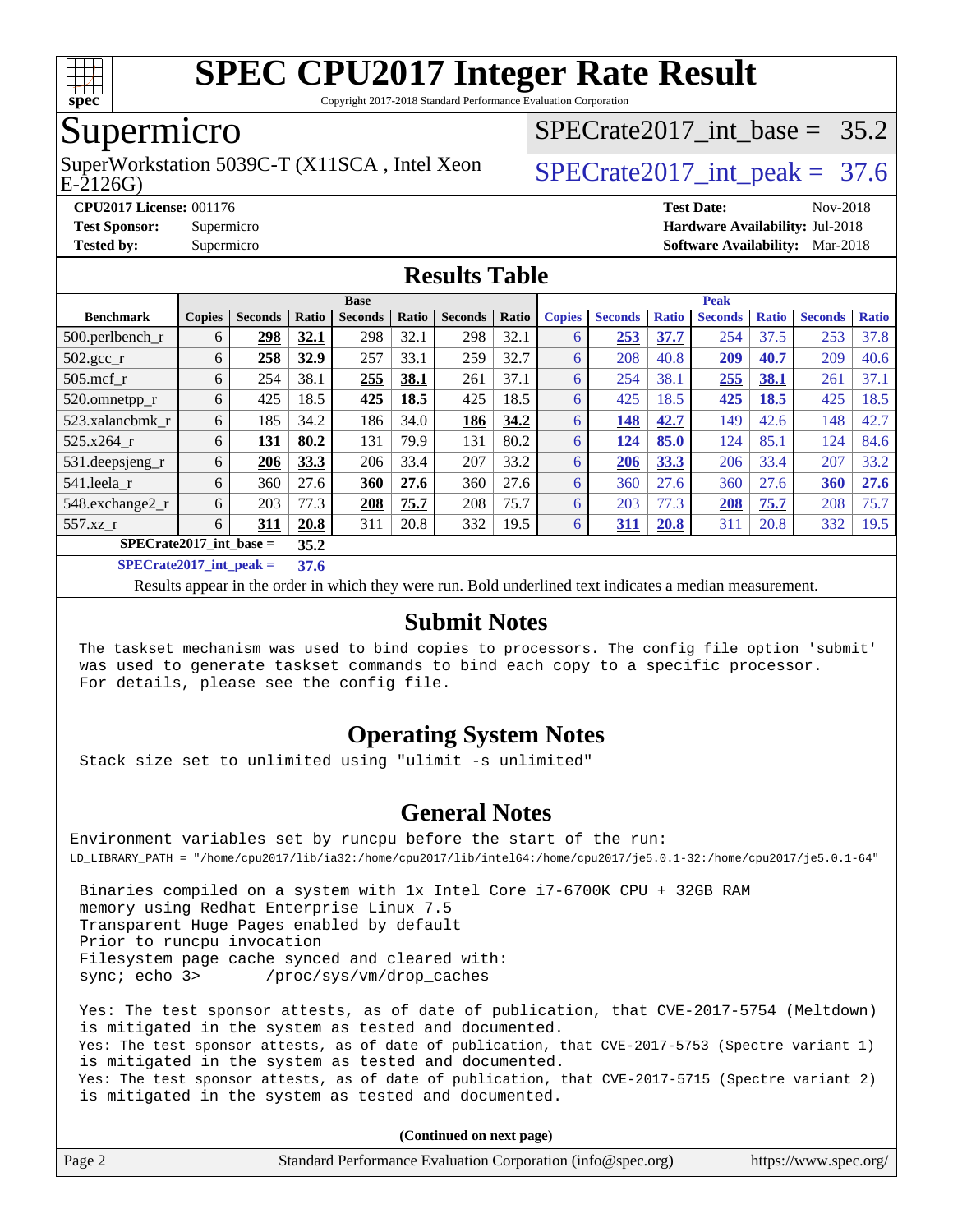

Copyright 2017-2018 Standard Performance Evaluation Corporation

#### Supermicro

E-2126G) SuperWorkstation 5039C-T (X11SCA, Intel Xeon  $\big|$  SPECrate2017 int peak = 37.6

SPECrate2017 int\_base =  $35.2$ 

**[CPU2017 License:](http://www.spec.org/auto/cpu2017/Docs/result-fields.html#CPU2017License)** 001176 **[Test Date:](http://www.spec.org/auto/cpu2017/Docs/result-fields.html#TestDate)** Nov-2018 **[Test Sponsor:](http://www.spec.org/auto/cpu2017/Docs/result-fields.html#TestSponsor)** Supermicro **[Hardware Availability:](http://www.spec.org/auto/cpu2017/Docs/result-fields.html#HardwareAvailability)** Jul-2018 **[Tested by:](http://www.spec.org/auto/cpu2017/Docs/result-fields.html#Testedby)** Supermicro **[Software Availability:](http://www.spec.org/auto/cpu2017/Docs/result-fields.html#SoftwareAvailability)** Mar-2018

#### **[General Notes \(Continued\)](http://www.spec.org/auto/cpu2017/Docs/result-fields.html#GeneralNotes)**

Page 3 Standard Performance Evaluation Corporation [\(info@spec.org\)](mailto:info@spec.org) <https://www.spec.org/> jemalloc, a general purpose malloc implementation built with the RedHat Enterprise 7.5, and the system compiler gcc 4.8.5 sources available from jemalloc.net or <https://github.com/jemalloc/jemalloc/releases> **[Platform Notes](http://www.spec.org/auto/cpu2017/Docs/result-fields.html#PlatformNotes)** Sysinfo program /home/cpu2017/bin/sysinfo Rev: r5974 of 2018-05-19 9bcde8f2999c33d61f64985e45859ea9 running on linux-65nv Fri Nov 23 13:41:22 2018 SUT (System Under Test) info as seen by some common utilities. For more information on this section, see <https://www.spec.org/cpu2017/Docs/config.html#sysinfo> From /proc/cpuinfo model name : Intel(R) Xeon(R) E-2126G CPU @ 3.30GHz 1 "physical id"s (chips) 6 "processors" cores, siblings (Caution: counting these is hw and system dependent. The following excerpts from /proc/cpuinfo might not be reliable. Use with caution.) cpu cores : 6 siblings : 6 physical 0: cores 0 1 2 3 4 5 From lscpu: Architecture: x86\_64 CPU op-mode(s): 32-bit, 64-bit Byte Order: Little Endian  $CPU(s):$  6 On-line CPU(s) list: 0-5 Thread(s) per core: 1 Core(s) per socket: 6 Socket(s): 1 NUMA node(s): 1<br>Vendor ID: Ge GenuineIntel CPU family: 6 Model: 158 Model name: Intel(R) Xeon(R) E-2126G CPU @ 3.30GHz Stepping: 10 CPU MHz: 4469.321 CPU max MHz: 4500.0000<br>
CPU min MHz: 800.0000 CPU min MHz: BogoMIPS: 6623.69 Virtualization: VT-x L1d cache: 32K L1i cache: 32K **(Continued on next page)**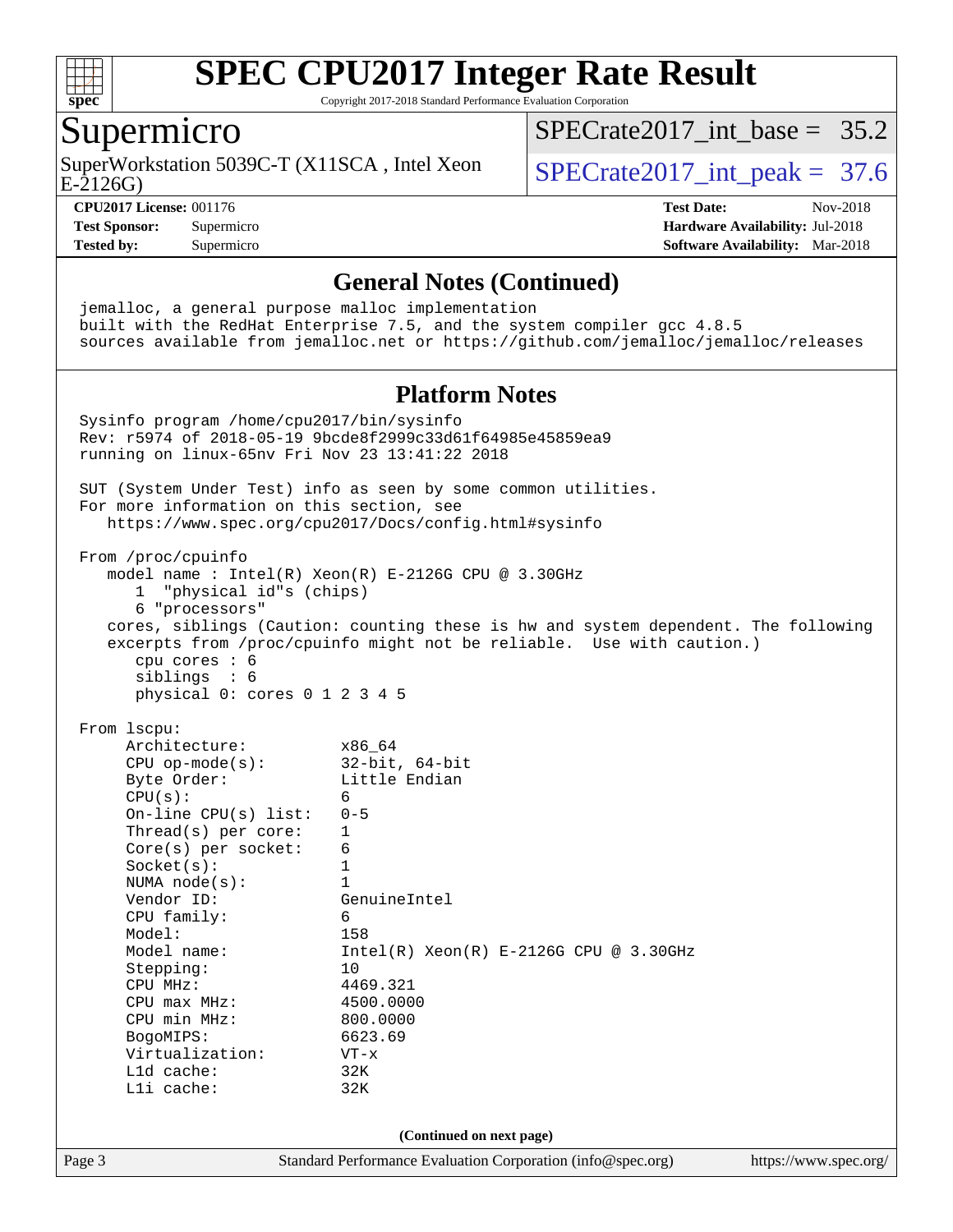

Copyright 2017-2018 Standard Performance Evaluation Corporation

#### Supermicro

E-2126G) SuperWorkstation 5039C-T (X11SCA, Intel Xeon  $\big|$  SPECrate2017 int peak = 37.6

SPECrate2017 int\_base =  $35.2$ 

#### **[CPU2017 License:](http://www.spec.org/auto/cpu2017/Docs/result-fields.html#CPU2017License)** 001176 **[Test Date:](http://www.spec.org/auto/cpu2017/Docs/result-fields.html#TestDate)** Nov-2018

**[Test Sponsor:](http://www.spec.org/auto/cpu2017/Docs/result-fields.html#TestSponsor)** Supermicro **[Hardware Availability:](http://www.spec.org/auto/cpu2017/Docs/result-fields.html#HardwareAvailability)** Jul-2018 **[Tested by:](http://www.spec.org/auto/cpu2017/Docs/result-fields.html#Testedby)** Supermicro **[Software Availability:](http://www.spec.org/auto/cpu2017/Docs/result-fields.html#SoftwareAvailability)** Mar-2018

#### **[Platform Notes \(Continued\)](http://www.spec.org/auto/cpu2017/Docs/result-fields.html#PlatformNotes)**

 L2 cache: 256K L3 cache: 12288K NUMA node0 CPU(s): 0-5 Flags: fpu vme de pse tsc msr pae mce cx8 apic sep mtrr pge mca cmov pat pse36 clflush dts acpi mmx fxsr sse sse2 ss ht tm pbe syscall nx pdpe1gb rdtscp lm constant\_tsc art arch\_perfmon pebs bts rep\_good nopl xtopology nonstop\_tsc aperfmperf eagerfpu pni pclmulqdq dtes64 monitor ds\_cpl vmx smx est tm2 ssse3 sdbg fma cx16 xtpr pdcm pcid sse4\_1 sse4\_2 x2apic movbe popcnt tsc\_deadline\_timer aes xsave avx f16c rdrand lahf\_lm abm 3dnowprefetch ida arat epb invpcid\_single pln pts dtherm hwp hwp\_notify hwp\_act\_window hwp\_epp intel\_pt rsb\_ctxsw spec\_ctrl retpoline kaiser tpr\_shadow vnmi flexpriority ept vpid fsgsbase tsc\_adjust bmi1 hle avx2 smep bmi2 erms invpcid rtm mpx rdseed adx smap clflushopt xsaveopt xsavec xgetbv1 /proc/cpuinfo cache data cache size : 12288 KB From numactl --hardware WARNING: a numactl 'node' might or might not correspond to a physical chip. available: 1 nodes (0) node 0 cpus: 0 1 2 3 4 5 node 0 size: 64283 MB node 0 free: 63790 MB node distances: node 0 0: 10 From /proc/meminfo MemTotal: 65826152 kB HugePages\_Total: 0 Hugepagesize: 2048 kB From /etc/\*release\* /etc/\*version\* SuSE-release: SUSE Linux Enterprise Server 12 (x86\_64) VERSION = 12 PATCHLEVEL = 3 # This file is deprecated and will be removed in a future service pack or release. # Please check /etc/os-release for details about this release. os-release: NAME="SLES" VERSION="12-SP3" VERSION\_ID="12.3" PRETTY\_NAME="SUSE Linux Enterprise Server 12 SP3" ID="sles" ANSI\_COLOR="0;32" CPE\_NAME="cpe:/o:suse:sles:12:sp3"

**(Continued on next page)**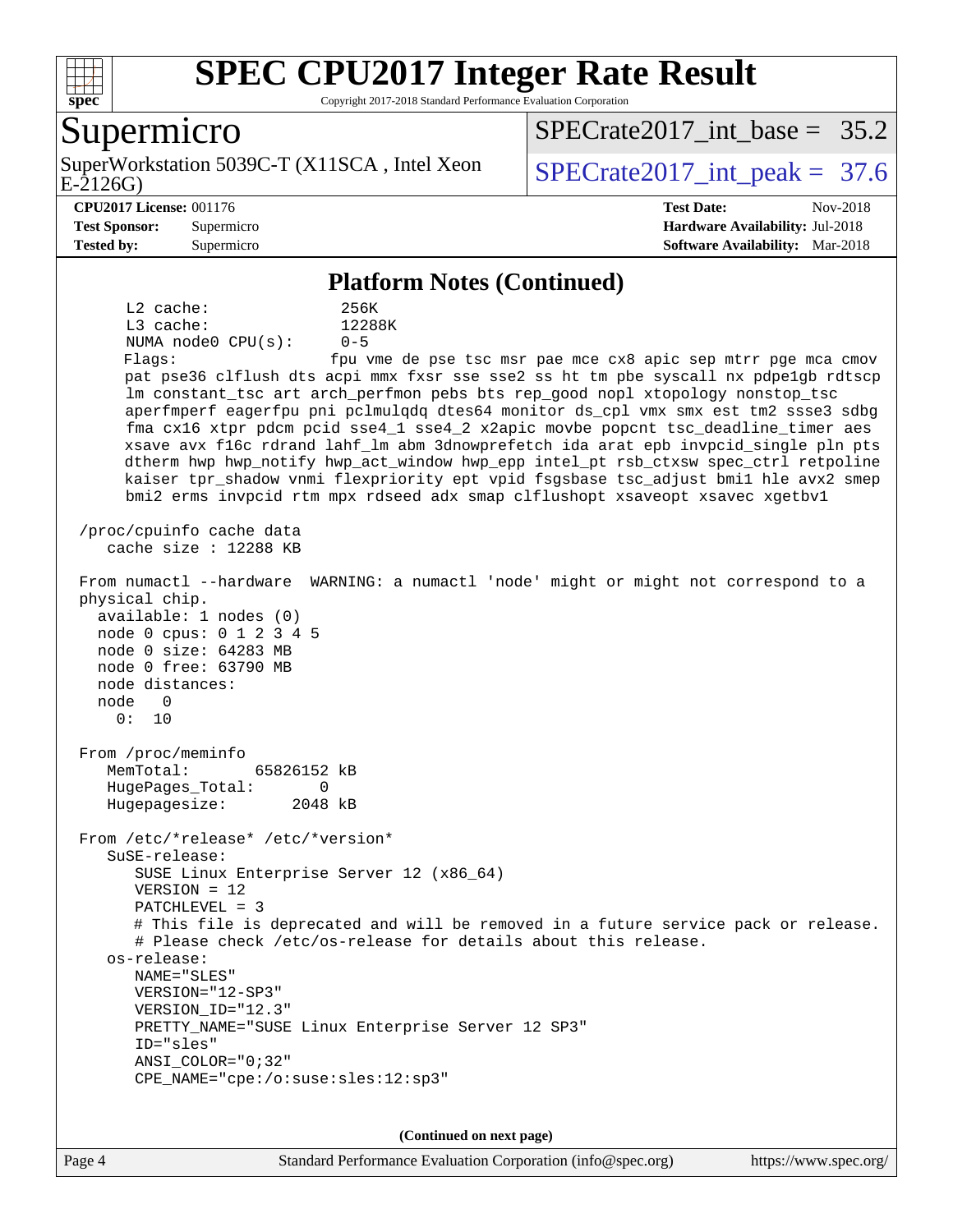

Copyright 2017-2018 Standard Performance Evaluation Corporation

#### Supermicro

E-2126G) SuperWorkstation 5039C-T (X11SCA, Intel Xeon  $\vert$  SPECrate2017 int peak = 37.6

SPECrate2017 int\_base =  $35.2$ 

**[CPU2017 License:](http://www.spec.org/auto/cpu2017/Docs/result-fields.html#CPU2017License)** 001176 **[Test Date:](http://www.spec.org/auto/cpu2017/Docs/result-fields.html#TestDate)** Nov-2018 **[Test Sponsor:](http://www.spec.org/auto/cpu2017/Docs/result-fields.html#TestSponsor)** Supermicro **[Hardware Availability:](http://www.spec.org/auto/cpu2017/Docs/result-fields.html#HardwareAvailability)** Jul-2018 **[Tested by:](http://www.spec.org/auto/cpu2017/Docs/result-fields.html#Testedby)** Supermicro **[Software Availability:](http://www.spec.org/auto/cpu2017/Docs/result-fields.html#SoftwareAvailability)** Mar-2018

#### **[Platform Notes \(Continued\)](http://www.spec.org/auto/cpu2017/Docs/result-fields.html#PlatformNotes)**

uname -a:

 Linux linux-65nv 4.4.114-94.11-default #1 SMP Thu Feb 1 19:28:26 UTC 2018 (4309ff9) x86\_64 x86\_64 x86\_64 GNU/Linux

Kernel self-reported vulnerability status:

 CVE-2017-5754 (Meltdown): Mitigation: PTI CVE-2017-5753 (Spectre variant 1): Mitigation: Barriers CVE-2017-5715 (Spectre variant 2): Mitigation: IBRS+IBPB

run-level 3 Nov 23 11:33

 SPEC is set to: /home/cpu2017 Filesystem Type Size Used Avail Use% Mounted on /dev/sda3 xfs 145G 33G 112G 23% /home

 Additional information from dmidecode follows. WARNING: Use caution when you interpret this section. The 'dmidecode' program reads system data which is "intended to allow hardware to be accurately determined", but the intent may not be met, as there are frequent changes to hardware, firmware, and the "DMTF SMBIOS" standard. BIOS American Megatrends Inc. 1.0a 09/27/2018

Memory:

4x Micron 18ADF2G72AZ-2G6H1R 16 GB 2 rank 2667

(End of data from sysinfo program)

#### **[Compiler Version Notes](http://www.spec.org/auto/cpu2017/Docs/result-fields.html#CompilerVersionNotes)**

| Page 5 |                           | Standard Performance Evaluation Corporation (info@spec.org)                | https://www.spec.org/ |
|--------|---------------------------|----------------------------------------------------------------------------|-----------------------|
|        |                           | (Continued on next page)                                                   |                       |
|        |                           | CXXC 520.omnetpp $r(base)$ 523.xalancbmk $r(base)$ 531.deepsjeng $r(base)$ |                       |
|        | icc (ICC) 18.0.2 20180210 | Copyright (C) 1985-2018 Intel Corporation. All rights reserved.            |                       |
| CC.    | $557.xx$ r(peak)          | 500.perlbench r(peak) 502.qcc r(peak) 505.mcf r(peak) 525.x264 r(peak)     |                       |
|        | icc (ICC) 18.0.2 20180210 | Copyright (C) 1985-2018 Intel Corporation. All rights reserved.            |                       |
| CC.    | $557.xx$ $r(base)$        | 500.perlbench_r(base) 502.gcc_r(base) 505.mcf_r(base) 525.x264_r(base)     |                       |
|        |                           |                                                                            |                       |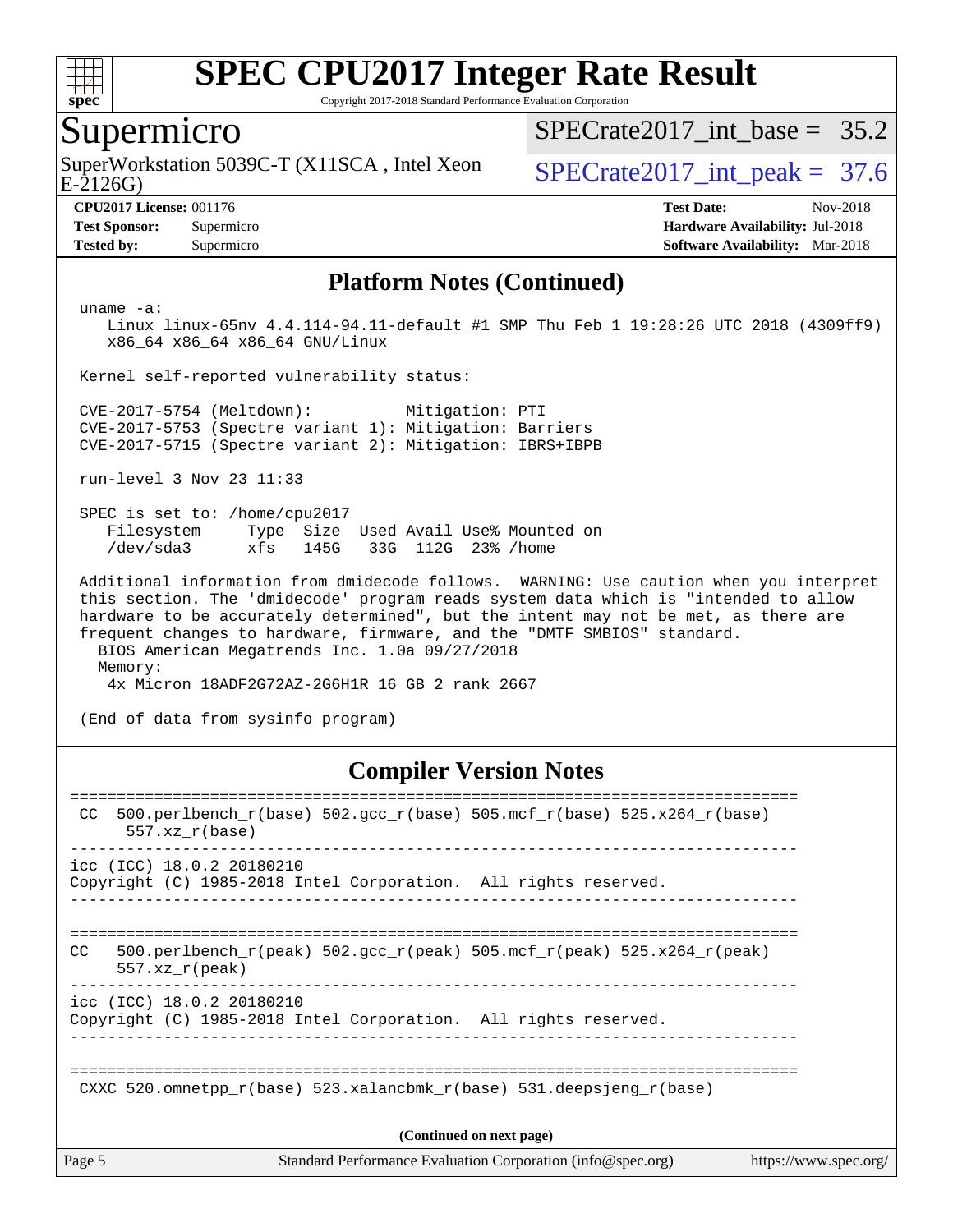

Copyright 2017-2018 Standard Performance Evaluation Corporation

#### Supermicro

SuperWorkstation 5039C-T (X11SCA, Intel Xeon<br>E-2126G)

SPECrate2017 int\_base =  $35.2$ 

SPECrate  $2017$  int peak = 37.6

**[CPU2017 License:](http://www.spec.org/auto/cpu2017/Docs/result-fields.html#CPU2017License)** 001176 **[Test Date:](http://www.spec.org/auto/cpu2017/Docs/result-fields.html#TestDate)** Nov-2018 **[Test Sponsor:](http://www.spec.org/auto/cpu2017/Docs/result-fields.html#TestSponsor)** Supermicro **[Hardware Availability:](http://www.spec.org/auto/cpu2017/Docs/result-fields.html#HardwareAvailability)** Jul-2018 **[Tested by:](http://www.spec.org/auto/cpu2017/Docs/result-fields.html#Testedby)** Supermicro **[Software Availability:](http://www.spec.org/auto/cpu2017/Docs/result-fields.html#SoftwareAvailability)** Mar-2018

#### **[Compiler Version Notes \(Continued\)](http://www.spec.org/auto/cpu2017/Docs/result-fields.html#CompilerVersionNotes)**

541.leela\_r(base)

----------------------------------------------------------------------------- icpc (ICC) 18.0.2 20180210 Copyright (C) 1985-2018 Intel Corporation. All rights reserved. ------------------------------------------------------------------------------

============================================================================== CXXC 520.omnetpp\_r(peak) 523.xalancbmk\_r(peak) 531.deepsjeng\_r(peak)

541.leela\_r(peak)

----------------------------------------------------------------------------- icpc (ICC) 18.0.2 20180210

Copyright (C) 1985-2018 Intel Corporation. All rights reserved. ------------------------------------------------------------------------------

| 耳ぺ | 548.exchange2 r(base) |  |  |  |  |
|----|-----------------------|--|--|--|--|

------------------------------------------------------------------------------

ifort (IFORT) 18.0.2 20180210 Copyright (C) 1985-2018 Intel Corporation. All rights reserved. ------------------------------------------------------------------------------

============================================================================== FC 548.exchange2\_r(peak) ----------------------------------------------------------------------------- ifort (IFORT) 18.0.2 20180210 Copyright (C) 1985-2018 Intel Corporation. All rights reserved. ------------------------------------------------------------------------------

### **[Base Compiler Invocation](http://www.spec.org/auto/cpu2017/Docs/result-fields.html#BaseCompilerInvocation)**

[C benchmarks](http://www.spec.org/auto/cpu2017/Docs/result-fields.html#Cbenchmarks): [icc -m64 -std=c11](http://www.spec.org/cpu2017/results/res2018q4/cpu2017-20181127-09961.flags.html#user_CCbase_intel_icc_64bit_c11_33ee0cdaae7deeeab2a9725423ba97205ce30f63b9926c2519791662299b76a0318f32ddfffdc46587804de3178b4f9328c46fa7c2b0cd779d7a61945c91cd35)

[C++ benchmarks:](http://www.spec.org/auto/cpu2017/Docs/result-fields.html#CXXbenchmarks) [icpc -m64](http://www.spec.org/cpu2017/results/res2018q4/cpu2017-20181127-09961.flags.html#user_CXXbase_intel_icpc_64bit_4ecb2543ae3f1412ef961e0650ca070fec7b7afdcd6ed48761b84423119d1bf6bdf5cad15b44d48e7256388bc77273b966e5eb805aefd121eb22e9299b2ec9d9)

[Fortran benchmarks](http://www.spec.org/auto/cpu2017/Docs/result-fields.html#Fortranbenchmarks): [ifort -m64](http://www.spec.org/cpu2017/results/res2018q4/cpu2017-20181127-09961.flags.html#user_FCbase_intel_ifort_64bit_24f2bb282fbaeffd6157abe4f878425411749daecae9a33200eee2bee2fe76f3b89351d69a8130dd5949958ce389cf37ff59a95e7a40d588e8d3a57e0c3fd751)

### **[Base Portability Flags](http://www.spec.org/auto/cpu2017/Docs/result-fields.html#BasePortabilityFlags)**

 500.perlbench\_r: [-DSPEC\\_LP64](http://www.spec.org/cpu2017/results/res2018q4/cpu2017-20181127-09961.flags.html#b500.perlbench_r_basePORTABILITY_DSPEC_LP64) [-DSPEC\\_LINUX\\_X64](http://www.spec.org/cpu2017/results/res2018q4/cpu2017-20181127-09961.flags.html#b500.perlbench_r_baseCPORTABILITY_DSPEC_LINUX_X64) 502.gcc\_r: [-DSPEC\\_LP64](http://www.spec.org/cpu2017/results/res2018q4/cpu2017-20181127-09961.flags.html#suite_basePORTABILITY502_gcc_r_DSPEC_LP64)

**(Continued on next page)**

Page 6 Standard Performance Evaluation Corporation [\(info@spec.org\)](mailto:info@spec.org) <https://www.spec.org/>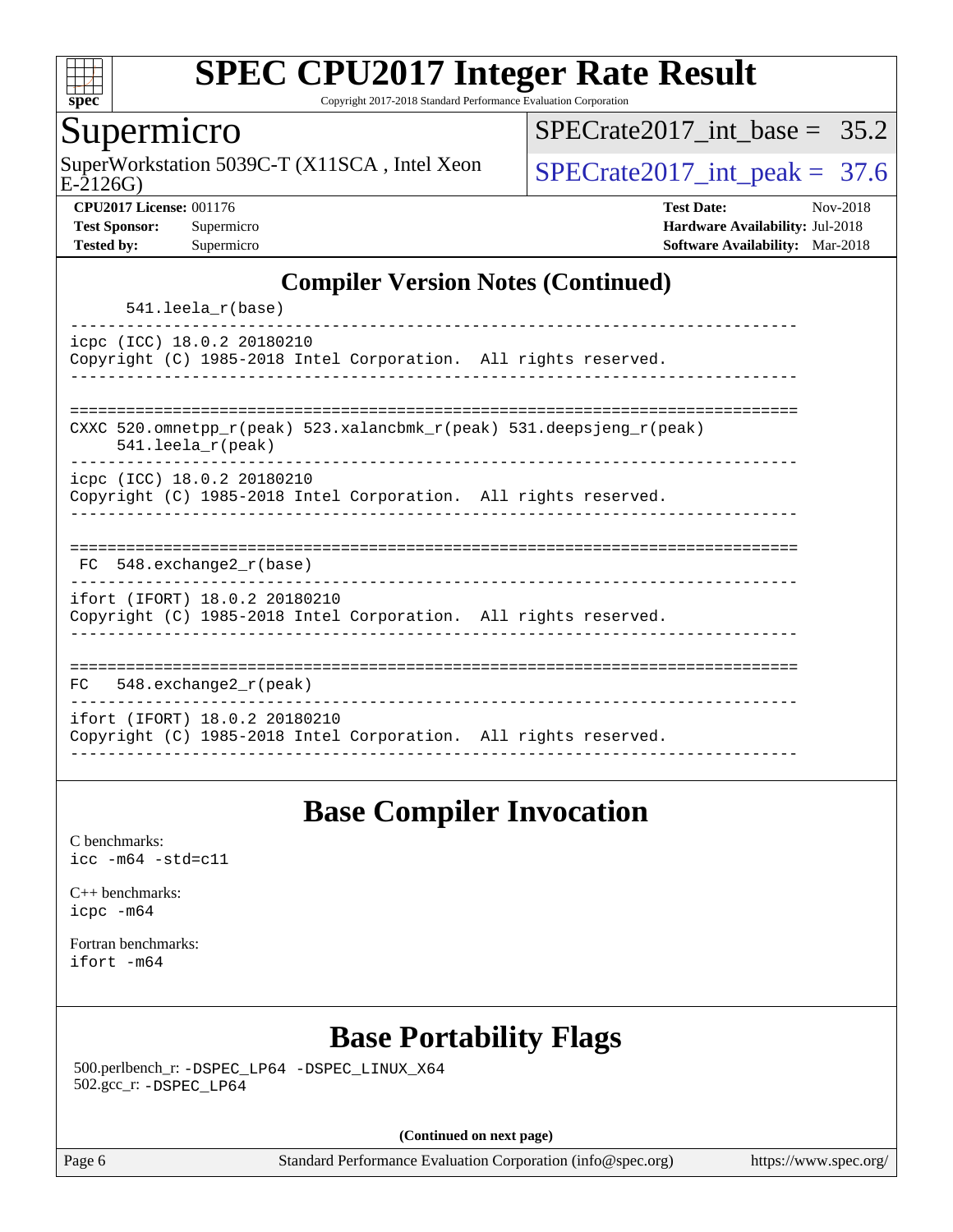

Copyright 2017-2018 Standard Performance Evaluation Corporation

### Supermicro

E-2126G) SuperWorkstation 5039C-T (X11SCA, Intel Xeon  $\vert$  SPECrate2017 int peak = 37.6

SPECrate2017 int\_base =  $35.2$ 

| <b>Test Sponsor:</b> | Supermi |
|----------------------|---------|
| <b>Tested by:</b>    | Supermi |

**[CPU2017 License:](http://www.spec.org/auto/cpu2017/Docs/result-fields.html#CPU2017License)** 001176 **[Test Date:](http://www.spec.org/auto/cpu2017/Docs/result-fields.html#TestDate)** Nov-2018 **[Test Sponsor:](http://www.spec.org/auto/cpu2017/Docs/result-fields.html#TestSponsor)** Supermicro **[Hardware Availability:](http://www.spec.org/auto/cpu2017/Docs/result-fields.html#HardwareAvailability)** Jul-2018 **[Tested by:](http://www.spec.org/auto/cpu2017/Docs/result-fields.html#Testedby)** Supermicroscopy [Software Availability:](http://www.spec.org/auto/cpu2017/Docs/result-fields.html#SoftwareAvailability) Mar-2018

## **[Base Portability Flags \(Continued\)](http://www.spec.org/auto/cpu2017/Docs/result-fields.html#BasePortabilityFlags)**

 505.mcf\_r: [-DSPEC\\_LP64](http://www.spec.org/cpu2017/results/res2018q4/cpu2017-20181127-09961.flags.html#suite_basePORTABILITY505_mcf_r_DSPEC_LP64) 520.omnetpp\_r: [-DSPEC\\_LP64](http://www.spec.org/cpu2017/results/res2018q4/cpu2017-20181127-09961.flags.html#suite_basePORTABILITY520_omnetpp_r_DSPEC_LP64) 523.xalancbmk\_r: [-DSPEC\\_LP64](http://www.spec.org/cpu2017/results/res2018q4/cpu2017-20181127-09961.flags.html#suite_basePORTABILITY523_xalancbmk_r_DSPEC_LP64) [-DSPEC\\_LINUX](http://www.spec.org/cpu2017/results/res2018q4/cpu2017-20181127-09961.flags.html#b523.xalancbmk_r_baseCXXPORTABILITY_DSPEC_LINUX) 525.x264\_r: [-DSPEC\\_LP64](http://www.spec.org/cpu2017/results/res2018q4/cpu2017-20181127-09961.flags.html#suite_basePORTABILITY525_x264_r_DSPEC_LP64) 531.deepsjeng\_r: [-DSPEC\\_LP64](http://www.spec.org/cpu2017/results/res2018q4/cpu2017-20181127-09961.flags.html#suite_basePORTABILITY531_deepsjeng_r_DSPEC_LP64) 541.leela\_r: [-DSPEC\\_LP64](http://www.spec.org/cpu2017/results/res2018q4/cpu2017-20181127-09961.flags.html#suite_basePORTABILITY541_leela_r_DSPEC_LP64) 548.exchange2\_r: [-DSPEC\\_LP64](http://www.spec.org/cpu2017/results/res2018q4/cpu2017-20181127-09961.flags.html#suite_basePORTABILITY548_exchange2_r_DSPEC_LP64) 557.xz\_r: [-DSPEC\\_LP64](http://www.spec.org/cpu2017/results/res2018q4/cpu2017-20181127-09961.flags.html#suite_basePORTABILITY557_xz_r_DSPEC_LP64)

### **[Base Optimization Flags](http://www.spec.org/auto/cpu2017/Docs/result-fields.html#BaseOptimizationFlags)**

[C benchmarks](http://www.spec.org/auto/cpu2017/Docs/result-fields.html#Cbenchmarks):

[-Wl,-z,muldefs](http://www.spec.org/cpu2017/results/res2018q4/cpu2017-20181127-09961.flags.html#user_CCbase_link_force_multiple1_b4cbdb97b34bdee9ceefcfe54f4c8ea74255f0b02a4b23e853cdb0e18eb4525ac79b5a88067c842dd0ee6996c24547a27a4b99331201badda8798ef8a743f577) [-xCORE-AVX2](http://www.spec.org/cpu2017/results/res2018q4/cpu2017-20181127-09961.flags.html#user_CCbase_f-xCORE-AVX2) [-ipo](http://www.spec.org/cpu2017/results/res2018q4/cpu2017-20181127-09961.flags.html#user_CCbase_f-ipo) [-O3](http://www.spec.org/cpu2017/results/res2018q4/cpu2017-20181127-09961.flags.html#user_CCbase_f-O3) [-no-prec-div](http://www.spec.org/cpu2017/results/res2018q4/cpu2017-20181127-09961.flags.html#user_CCbase_f-no-prec-div) [-qopt-mem-layout-trans=3](http://www.spec.org/cpu2017/results/res2018q4/cpu2017-20181127-09961.flags.html#user_CCbase_f-qopt-mem-layout-trans_de80db37974c74b1f0e20d883f0b675c88c3b01e9d123adea9b28688d64333345fb62bc4a798493513fdb68f60282f9a726aa07f478b2f7113531aecce732043) [-L/usr/local/je5.0.1-64/lib](http://www.spec.org/cpu2017/results/res2018q4/cpu2017-20181127-09961.flags.html#user_CCbase_jemalloc_link_path64_4b10a636b7bce113509b17f3bd0d6226c5fb2346b9178c2d0232c14f04ab830f976640479e5c33dc2bcbbdad86ecfb6634cbbd4418746f06f368b512fced5394) [-ljemalloc](http://www.spec.org/cpu2017/results/res2018q4/cpu2017-20181127-09961.flags.html#user_CCbase_jemalloc_link_lib_d1249b907c500fa1c0672f44f562e3d0f79738ae9e3c4a9c376d49f265a04b9c99b167ecedbf6711b3085be911c67ff61f150a17b3472be731631ba4d0471706)

[C++ benchmarks:](http://www.spec.org/auto/cpu2017/Docs/result-fields.html#CXXbenchmarks)

```
-Wl,-z,muldefs -xCORE-AVX2 -ipo -O3 -no-prec-div
-qopt-mem-layout-trans=3 -L/usr/local/je5.0.1-64/lib -ljemalloc
```
#### [Fortran benchmarks](http://www.spec.org/auto/cpu2017/Docs/result-fields.html#Fortranbenchmarks):

[-Wl,-z,muldefs](http://www.spec.org/cpu2017/results/res2018q4/cpu2017-20181127-09961.flags.html#user_FCbase_link_force_multiple1_b4cbdb97b34bdee9ceefcfe54f4c8ea74255f0b02a4b23e853cdb0e18eb4525ac79b5a88067c842dd0ee6996c24547a27a4b99331201badda8798ef8a743f577) [-xCORE-AVX2](http://www.spec.org/cpu2017/results/res2018q4/cpu2017-20181127-09961.flags.html#user_FCbase_f-xCORE-AVX2) [-ipo](http://www.spec.org/cpu2017/results/res2018q4/cpu2017-20181127-09961.flags.html#user_FCbase_f-ipo) [-O3](http://www.spec.org/cpu2017/results/res2018q4/cpu2017-20181127-09961.flags.html#user_FCbase_f-O3) [-no-prec-div](http://www.spec.org/cpu2017/results/res2018q4/cpu2017-20181127-09961.flags.html#user_FCbase_f-no-prec-div) [-qopt-mem-layout-trans=3](http://www.spec.org/cpu2017/results/res2018q4/cpu2017-20181127-09961.flags.html#user_FCbase_f-qopt-mem-layout-trans_de80db37974c74b1f0e20d883f0b675c88c3b01e9d123adea9b28688d64333345fb62bc4a798493513fdb68f60282f9a726aa07f478b2f7113531aecce732043) [-nostandard-realloc-lhs](http://www.spec.org/cpu2017/results/res2018q4/cpu2017-20181127-09961.flags.html#user_FCbase_f_2003_std_realloc_82b4557e90729c0f113870c07e44d33d6f5a304b4f63d4c15d2d0f1fab99f5daaed73bdb9275d9ae411527f28b936061aa8b9c8f2d63842963b95c9dd6426b8a) [-L/usr/local/je5.0.1-64/lib](http://www.spec.org/cpu2017/results/res2018q4/cpu2017-20181127-09961.flags.html#user_FCbase_jemalloc_link_path64_4b10a636b7bce113509b17f3bd0d6226c5fb2346b9178c2d0232c14f04ab830f976640479e5c33dc2bcbbdad86ecfb6634cbbd4418746f06f368b512fced5394) [-ljemalloc](http://www.spec.org/cpu2017/results/res2018q4/cpu2017-20181127-09961.flags.html#user_FCbase_jemalloc_link_lib_d1249b907c500fa1c0672f44f562e3d0f79738ae9e3c4a9c376d49f265a04b9c99b167ecedbf6711b3085be911c67ff61f150a17b3472be731631ba4d0471706)

### **[Peak Compiler Invocation](http://www.spec.org/auto/cpu2017/Docs/result-fields.html#PeakCompilerInvocation)**

[C benchmarks \(except as noted below\)](http://www.spec.org/auto/cpu2017/Docs/result-fields.html#Cbenchmarksexceptasnotedbelow): [icc -m64 -std=c11](http://www.spec.org/cpu2017/results/res2018q4/cpu2017-20181127-09961.flags.html#user_CCpeak_intel_icc_64bit_c11_33ee0cdaae7deeeab2a9725423ba97205ce30f63b9926c2519791662299b76a0318f32ddfffdc46587804de3178b4f9328c46fa7c2b0cd779d7a61945c91cd35)

502.gcc\_r: [icc -m32 -std=c11 -L/home/prasadj/specdev/IC18u2\\_Internal/lin\\_18\\_0\\_20180210/compiler/lib/ia32\\_lin](http://www.spec.org/cpu2017/results/res2018q4/cpu2017-20181127-09961.flags.html#user_peakCCLD502_gcc_r_intel_icc_a481ac844e7127046fad14d498c730a1848fa901fbbb2c3dfdd5e9fbbac777c8009953946d55d8b6afe8ed0da70dd2b4f8dedbdf7ab1ee211ba70d24a5d89f85)

[C++ benchmarks \(except as noted below\):](http://www.spec.org/auto/cpu2017/Docs/result-fields.html#CXXbenchmarksexceptasnotedbelow) [icpc -m64](http://www.spec.org/cpu2017/results/res2018q4/cpu2017-20181127-09961.flags.html#user_CXXpeak_intel_icpc_64bit_4ecb2543ae3f1412ef961e0650ca070fec7b7afdcd6ed48761b84423119d1bf6bdf5cad15b44d48e7256388bc77273b966e5eb805aefd121eb22e9299b2ec9d9)

523.xalancbmk\_r: [icpc -m32 -L/home/prasadj/specdev/IC18u2\\_Internal/lin\\_18\\_0\\_20180210/compiler/lib/ia32\\_lin](http://www.spec.org/cpu2017/results/res2018q4/cpu2017-20181127-09961.flags.html#user_peakCXXLD523_xalancbmk_r_intel_icpc_c6d030cd79af6ea7d6fb64c57e8fe7ae8fe0b96fc5a3b3f4a10e3273b3d7fa9decd8263f6330cef23f751cb093a69fae84a2bf4c243500a8eed069248128076f)

[Fortran benchmarks](http://www.spec.org/auto/cpu2017/Docs/result-fields.html#Fortranbenchmarks): [ifort -m64](http://www.spec.org/cpu2017/results/res2018q4/cpu2017-20181127-09961.flags.html#user_FCpeak_intel_ifort_64bit_24f2bb282fbaeffd6157abe4f878425411749daecae9a33200eee2bee2fe76f3b89351d69a8130dd5949958ce389cf37ff59a95e7a40d588e8d3a57e0c3fd751)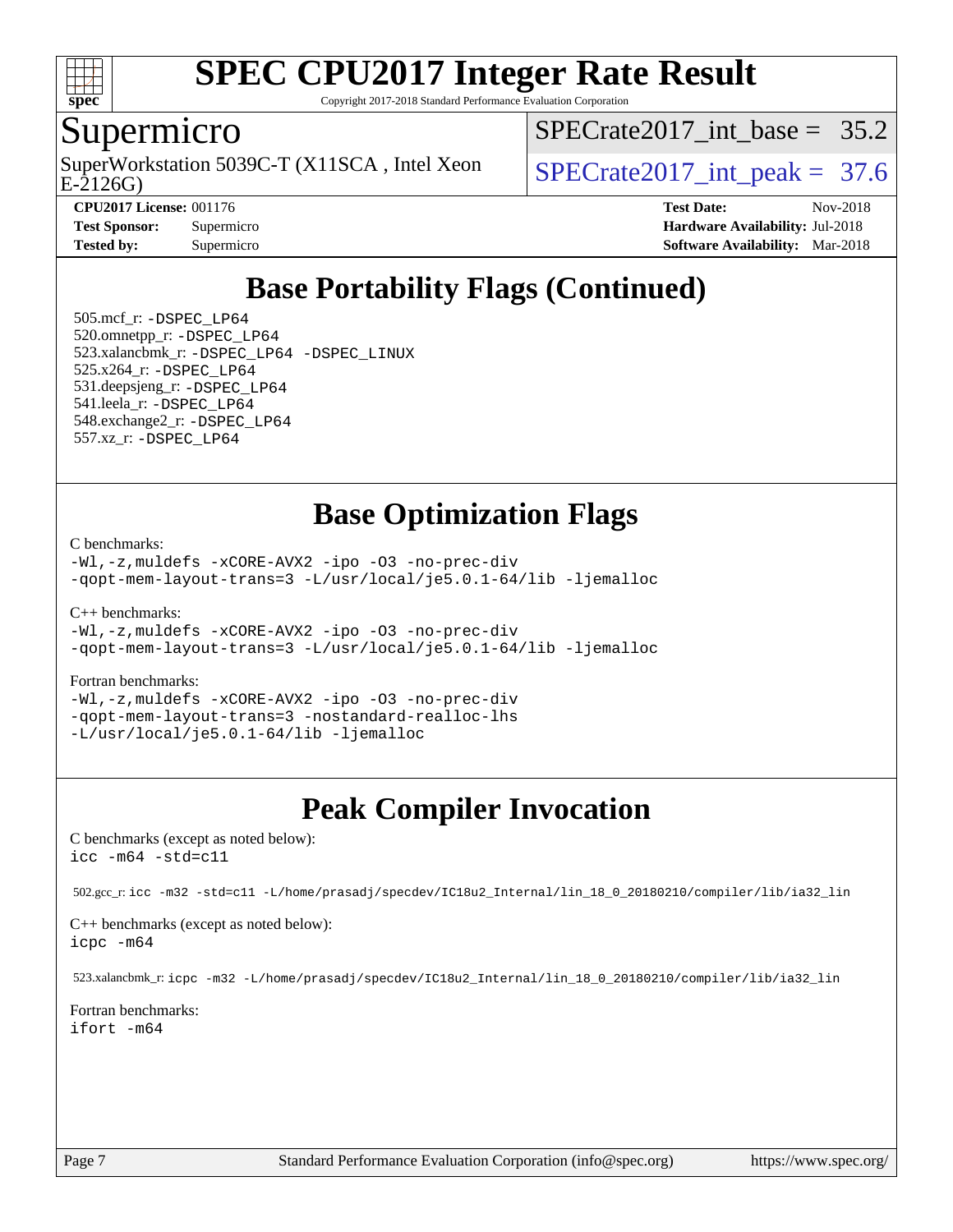

Copyright 2017-2018 Standard Performance Evaluation Corporation

#### Supermicro

SuperWorkstation 5039C-T (X11SCA, Intel Xeon  $\vert$  SPECrate2017 int peak = 37.6

SPECrate2017 int\_base =  $35.2$ 

E-2126G)

**[CPU2017 License:](http://www.spec.org/auto/cpu2017/Docs/result-fields.html#CPU2017License)** 001176 **[Test Date:](http://www.spec.org/auto/cpu2017/Docs/result-fields.html#TestDate)** Nov-2018 **[Test Sponsor:](http://www.spec.org/auto/cpu2017/Docs/result-fields.html#TestSponsor)** Supermicro **[Hardware Availability:](http://www.spec.org/auto/cpu2017/Docs/result-fields.html#HardwareAvailability)** Jul-2018 **[Tested by:](http://www.spec.org/auto/cpu2017/Docs/result-fields.html#Testedby)** Supermicro **Supermicro [Software Availability:](http://www.spec.org/auto/cpu2017/Docs/result-fields.html#SoftwareAvailability)** Mar-2018

### **[Peak Portability Flags](http://www.spec.org/auto/cpu2017/Docs/result-fields.html#PeakPortabilityFlags)**

 500.perlbench\_r: [-DSPEC\\_LP64](http://www.spec.org/cpu2017/results/res2018q4/cpu2017-20181127-09961.flags.html#b500.perlbench_r_peakPORTABILITY_DSPEC_LP64) [-DSPEC\\_LINUX\\_X64](http://www.spec.org/cpu2017/results/res2018q4/cpu2017-20181127-09961.flags.html#b500.perlbench_r_peakCPORTABILITY_DSPEC_LINUX_X64) 502.gcc\_r: [-D\\_FILE\\_OFFSET\\_BITS=64](http://www.spec.org/cpu2017/results/res2018q4/cpu2017-20181127-09961.flags.html#user_peakPORTABILITY502_gcc_r_file_offset_bits_64_5ae949a99b284ddf4e95728d47cb0843d81b2eb0e18bdfe74bbf0f61d0b064f4bda2f10ea5eb90e1dcab0e84dbc592acfc5018bc955c18609f94ddb8d550002c) 505.mcf\_r: [-DSPEC\\_LP64](http://www.spec.org/cpu2017/results/res2018q4/cpu2017-20181127-09961.flags.html#suite_peakPORTABILITY505_mcf_r_DSPEC_LP64) 520.omnetpp\_r: [-DSPEC\\_LP64](http://www.spec.org/cpu2017/results/res2018q4/cpu2017-20181127-09961.flags.html#suite_peakPORTABILITY520_omnetpp_r_DSPEC_LP64) 523.xalancbmk\_r: [-D\\_FILE\\_OFFSET\\_BITS=64](http://www.spec.org/cpu2017/results/res2018q4/cpu2017-20181127-09961.flags.html#user_peakPORTABILITY523_xalancbmk_r_file_offset_bits_64_5ae949a99b284ddf4e95728d47cb0843d81b2eb0e18bdfe74bbf0f61d0b064f4bda2f10ea5eb90e1dcab0e84dbc592acfc5018bc955c18609f94ddb8d550002c) [-DSPEC\\_LINUX](http://www.spec.org/cpu2017/results/res2018q4/cpu2017-20181127-09961.flags.html#b523.xalancbmk_r_peakCXXPORTABILITY_DSPEC_LINUX) 525.x264\_r: [-DSPEC\\_LP64](http://www.spec.org/cpu2017/results/res2018q4/cpu2017-20181127-09961.flags.html#suite_peakPORTABILITY525_x264_r_DSPEC_LP64) 531.deepsjeng\_r: [-DSPEC\\_LP64](http://www.spec.org/cpu2017/results/res2018q4/cpu2017-20181127-09961.flags.html#suite_peakPORTABILITY531_deepsjeng_r_DSPEC_LP64) 541.leela\_r: [-DSPEC\\_LP64](http://www.spec.org/cpu2017/results/res2018q4/cpu2017-20181127-09961.flags.html#suite_peakPORTABILITY541_leela_r_DSPEC_LP64) 548.exchange2\_r: [-DSPEC\\_LP64](http://www.spec.org/cpu2017/results/res2018q4/cpu2017-20181127-09961.flags.html#suite_peakPORTABILITY548_exchange2_r_DSPEC_LP64) 557.xz\_r: [-DSPEC\\_LP64](http://www.spec.org/cpu2017/results/res2018q4/cpu2017-20181127-09961.flags.html#suite_peakPORTABILITY557_xz_r_DSPEC_LP64)

### **[Peak Optimization Flags](http://www.spec.org/auto/cpu2017/Docs/result-fields.html#PeakOptimizationFlags)**

[C benchmarks](http://www.spec.org/auto/cpu2017/Docs/result-fields.html#Cbenchmarks):

```
 500.perlbench_r: -Wl,-z,muldefs -prof-gen(pass 1) -prof-use(pass 2) -ipo
-xCORE-AVX2 -O3 -no-prec-div -qopt-mem-layout-trans=3
-fno-strict-overflow -L/usr/local/je5.0.1-64/lib
-ljemalloc
 502.gcc_r: -Wl,-z,muldefs -prof-gen(pass 1) -prof-use(pass 2) -ipo
-xCORE-AVX2 -O3 -no-prec-div -qopt-mem-layout-trans=3
-L/usr/local/je5.0.1-32/lib -ljemalloc
505.\text{mcf}_r: basepeak = yes
 525.x264_r: -Wl,-z,muldefs -prof-gen(pass 1) -prof-use(pass 2) -ipo
-xCORE-AVX2 -O3 -no-prec-div -qopt-mem-layout-trans=3
-fno-alias -L/usr/local/je5.0.1-64/lib -ljemalloc
557.xz r: basepeak = yes
C++ benchmarks: 
 520.omnetpp_r: basepeak = yes
 523.xalancbmk_r: -Wl,-z,muldefs -prof-gen(pass 1) -prof-use(pass 2) -ipo
-xCORE-AVX2 -O3 -no-prec-div -qopt-mem-layout-trans=3
-L/usr/local/je5.0.1-32/lib -ljemalloc
 531.deepsjeng_r: basepeak = yes
 541.leela_r: -Wl,-z,muldefs -prof-gen(pass 1) -prof-use(pass 2) -ipo
-xCORE-AVX2 -O3 -no-prec-div -qopt-mem-layout-trans=3
                                       (Continued on next page)
```